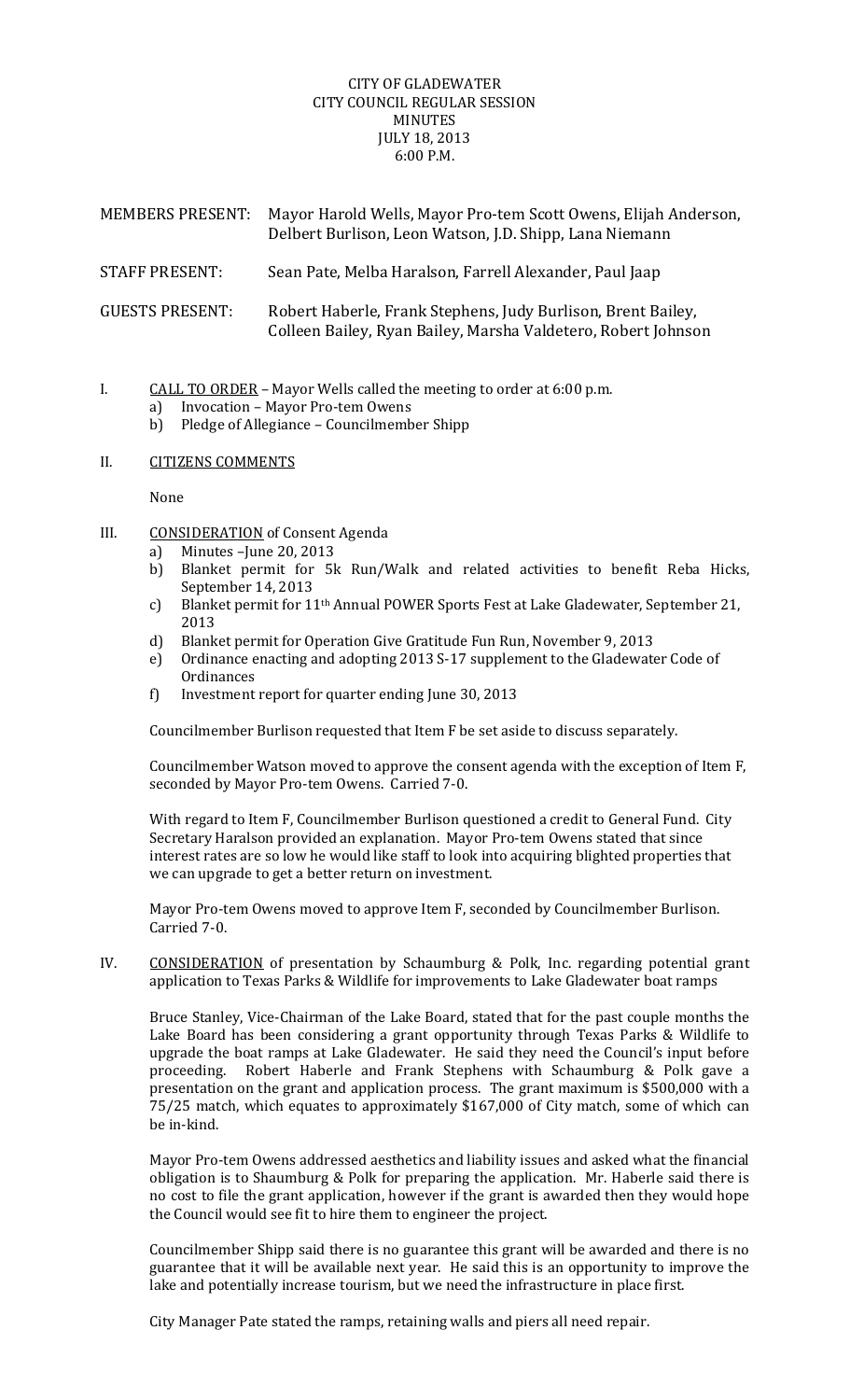Paul Jaap, Public Works Director stated we can approach TxDOT and SWEPCO to see if they have poles we can use toward in-kind contribution.

Councilmember Niemann asked if the layout contains potential future development of the pavilion area or future fueling area. Mr. Haberle affirmed it does, but the focus of the grant is on boating. She then asked if the material that is dredged out can be used to fill in the gulley. Mr. Haberle replied that it could.

City Manager Pate stated the match has not been included in the upcoming budget, so matching funds would have to come out of fund balance if approved.

Mayor Pro-tem Owens moved to authorize staff to pursue grant, seconded by Councilmember Niemann. Carried 7-0.

V. CONSIDERATION of agreement with Gary Traylor & Associates for grant management services of 2013 HOME Program RSP – Contract #2012-0028

City Manager Pate stated we sought proposals for grant management and Gary R. Traylor & Associates was to the only firm to respond. He said the reserve program requires no match and he recommended approval.

Councilmember Burlison moved to approve the agreement with Gary R. Traylor  $\&$ Associates, seconded by Councilmember Shipp. Carried 7-0.

VI. PUBLIC HEARING regarding City of Gladewater Code §131.05 - Curfew Ordinance

Mayor Wells opened the public hearing at 6:57 p.m.

Police Chief Farrell Alexander requested the ordinance be kept in force.

With no other public comments, the public hearing was closed at 6:58 p.m.

VII. CONSIDERATION of renewal of City of Gladewater Code §131.05 - Curfew Ordinance

Councilmember Watson moved to renew the curfew ordinance, seconded by Mayor Pro-tem Owens. Carried 7-0.

VIII. EXECUTIVE SESSION pursuant to GC 551.087 regarding Chapter 380 assistance for business development prospects TT&B and MKC

The Council recessed into executive session at 6:58 p.m.

IX. RECONVENE into open session and take any action necessary regarding Chapter 380 assistance for business development prospects TT&B and MKC

The Council reconvened into open session at 7:48 p.m.

Mayor Pro-tem Owens moved to decline further assistance to Texas Tire & Brake since an agreement is already in place with GEDCO. Motion seconded by Councilmember Shipp. Carried 7-0.

Mayor Pro-tem Owens moved to table assistance for Mark K. Collins of Radical Realty in order to work with GEDCO on resolution. Motion seconded by Councilmember Anderson. Carried 7-0.

X. CITY MANAGER REPORT

- a) Dallas force main Project is in final stages. We located a 15" line that we will tie into and possibly abandon the remainder of the line, which will save a significant amount of money.
- b) Siemens implementation The supplies are coming in. The lighting project will be first, starting at the library. Meter replacement will start in 60-90 days with full implementation in December.
- c) Pacific Street project We received approval for change order #2, which will extend the sidewalk along Dean Street in front of the museum. Work will begin in next couple weeks.